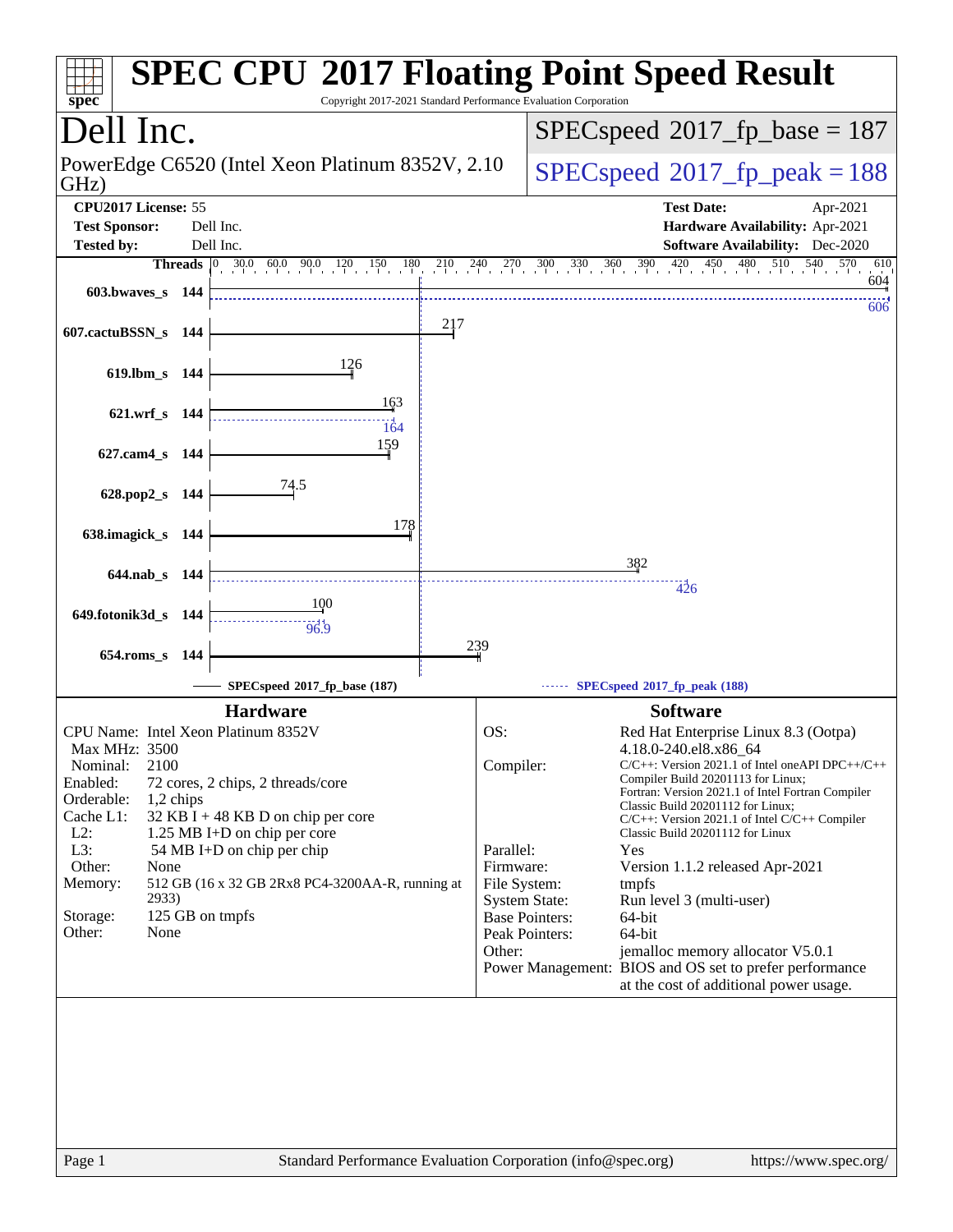# **[SPEC CPU](http://www.spec.org/auto/cpu2017/Docs/result-fields.html#SPECCPU2017FloatingPointSpeedResult)[2017 Floating Point Speed Result](http://www.spec.org/auto/cpu2017/Docs/result-fields.html#SPECCPU2017FloatingPointSpeedResult)**

Copyright 2017-2021 Standard Performance Evaluation Corporation

## Dell Inc.

**[spec](http://www.spec.org/)**

GHz) PowerEdge C6520 (Intel Xeon Platinum 8352V, 2.10  $\big|$  [SPECspeed](http://www.spec.org/auto/cpu2017/Docs/result-fields.html#SPECspeed2017fppeak)<sup>®</sup>2017 fp\_peak = 188

[SPECspeed](http://www.spec.org/auto/cpu2017/Docs/result-fields.html#SPECspeed2017fpbase)<sup>®</sup>2017 fp base = 187

**[CPU2017 License:](http://www.spec.org/auto/cpu2017/Docs/result-fields.html#CPU2017License)** 55 **[Test Date:](http://www.spec.org/auto/cpu2017/Docs/result-fields.html#TestDate)** Apr-2021 **[Test Sponsor:](http://www.spec.org/auto/cpu2017/Docs/result-fields.html#TestSponsor)** Dell Inc. **[Hardware Availability:](http://www.spec.org/auto/cpu2017/Docs/result-fields.html#HardwareAvailability)** Apr-2021 **[Tested by:](http://www.spec.org/auto/cpu2017/Docs/result-fields.html#Testedby)** Dell Inc. **[Software Availability:](http://www.spec.org/auto/cpu2017/Docs/result-fields.html#SoftwareAvailability)** Dec-2020

#### **[Results Table](http://www.spec.org/auto/cpu2017/Docs/result-fields.html#ResultsTable)**

|                             | <b>Base</b>    |                |       |                |            |                | <b>Peak</b> |                |                |              |                |              |                |              |
|-----------------------------|----------------|----------------|-------|----------------|------------|----------------|-------------|----------------|----------------|--------------|----------------|--------------|----------------|--------------|
| <b>Benchmark</b>            | <b>Threads</b> | <b>Seconds</b> | Ratio | <b>Seconds</b> | Ratio      | <b>Seconds</b> | Ratio       | <b>Threads</b> | <b>Seconds</b> | <b>Ratio</b> | <b>Seconds</b> | <b>Ratio</b> | <b>Seconds</b> | <b>Ratio</b> |
| $603.bwaves$ s              | 144            | 97.7           | 604   | 97.5           | 605        |                |             | 144            | 97.2           | 607          | 97.3           | 606          |                |              |
| 607.cactuBSSN s             | 144            | 76.5           | 218   | 76.7           | 217        |                |             | 144            | 76.5           | 218          | 76.7           | 217          |                |              |
| $619.$ lbm s                | 144            | 41.2           | 127   | 41.6           | 126        |                |             | 144            | 41.2           | 127          | 41.6           | 126          |                |              |
| $621.wrf$ s                 | 144            | 80.5           | 164   | 81.2           | 163        |                |             | 144            | 80.8           | <b>164</b>   | 80.7           | 164          |                |              |
| $627$ .cam $4 \text{ s}$    | 144            | 55.2           | 161   | 55.8           | <u>159</u> |                |             | 144            | 55.2           | 161          | 55.8           | <u>159</u>   |                |              |
| $628.pop2_s$                | 144            | 159            | 74.5  | 159            | 74.7       |                |             | 144            | <u>159</u>     | 74.5         | 159            | 74.7         |                |              |
| 638.imagick_s               | 144            | 80.5           | 179   | 81.1           | 178        |                |             | 144            | 80.5           | 179          | 81.1           | <u>178</u>   |                |              |
| $644$ .nab s                | 144            | 45.6           | 383   | 45.8           | 382        |                |             | 144            | 41.0           | 426          | 41.0           | 426          |                |              |
| 649.fotonik3d s             | 144            | 90.1           | 101   | <u>91.0</u>    | <b>100</b> |                |             | 144            | 94.0           | 96.9         | 89.4           | 102          |                |              |
| $654$ .roms_s               | 144            | 65.3           | 241   | 65.8           | 239        |                |             | 144            | 65.3           | 241          | 65.8           | 239          |                |              |
| $SPECspeed*2017$ fp base =  |                |                | 187   |                |            |                |             |                |                |              |                |              |                |              |
| $SPECspeed*2017_fp\_peak =$ |                |                | 188   |                |            |                |             |                |                |              |                |              |                |              |

Results appear in the [order in which they were run.](http://www.spec.org/auto/cpu2017/Docs/result-fields.html#RunOrder) Bold underlined text [indicates a median measurement.](http://www.spec.org/auto/cpu2017/Docs/result-fields.html#Median)

#### **[Operating System Notes](http://www.spec.org/auto/cpu2017/Docs/result-fields.html#OperatingSystemNotes)**

Stack size set to unlimited using "ulimit -s unlimited"

#### **[Environment Variables Notes](http://www.spec.org/auto/cpu2017/Docs/result-fields.html#EnvironmentVariablesNotes)**

```
Environment variables set by runcpu before the start of the run:
KMP_AFFINITY = "granularity=fine,compact"
LD_LIBRARY_PATH =
      "/mnt/ramdisk/cpu2017-1.1.7-ic2021.1/lib/intel64:/mnt/ramdisk/cpu2017-1.
      1.7-ic2021.1/je5.0.1-64"
MALLOC_CONF = "retain:true"
OMP_STACKSIZE = "192M"
```
#### **[General Notes](http://www.spec.org/auto/cpu2017/Docs/result-fields.html#GeneralNotes)**

 Binaries compiled on a system with 1x Intel Core i9-7980XE CPU + 64GB RAM memory using Redhat Enterprise Linux 8.0

 Transparent Huge Pages enabled by default Prior to runcpu invocation Filesystem page cache synced and cleared with: sync; echo 3> /proc/sys/vm/drop\_caches jemalloc, a general purpose malloc implementation built with the RedHat Enterprise 7.5, and the system compiler gcc 4.8.5 sources available from jemalloc.net or <https://github.com/jemalloc/jemalloc/releases>

**(Continued on next page)**

| Page 2 | Standard Performance Evaluation Corporation (info@spec.org) | https://www.spec.org/ |
|--------|-------------------------------------------------------------|-----------------------|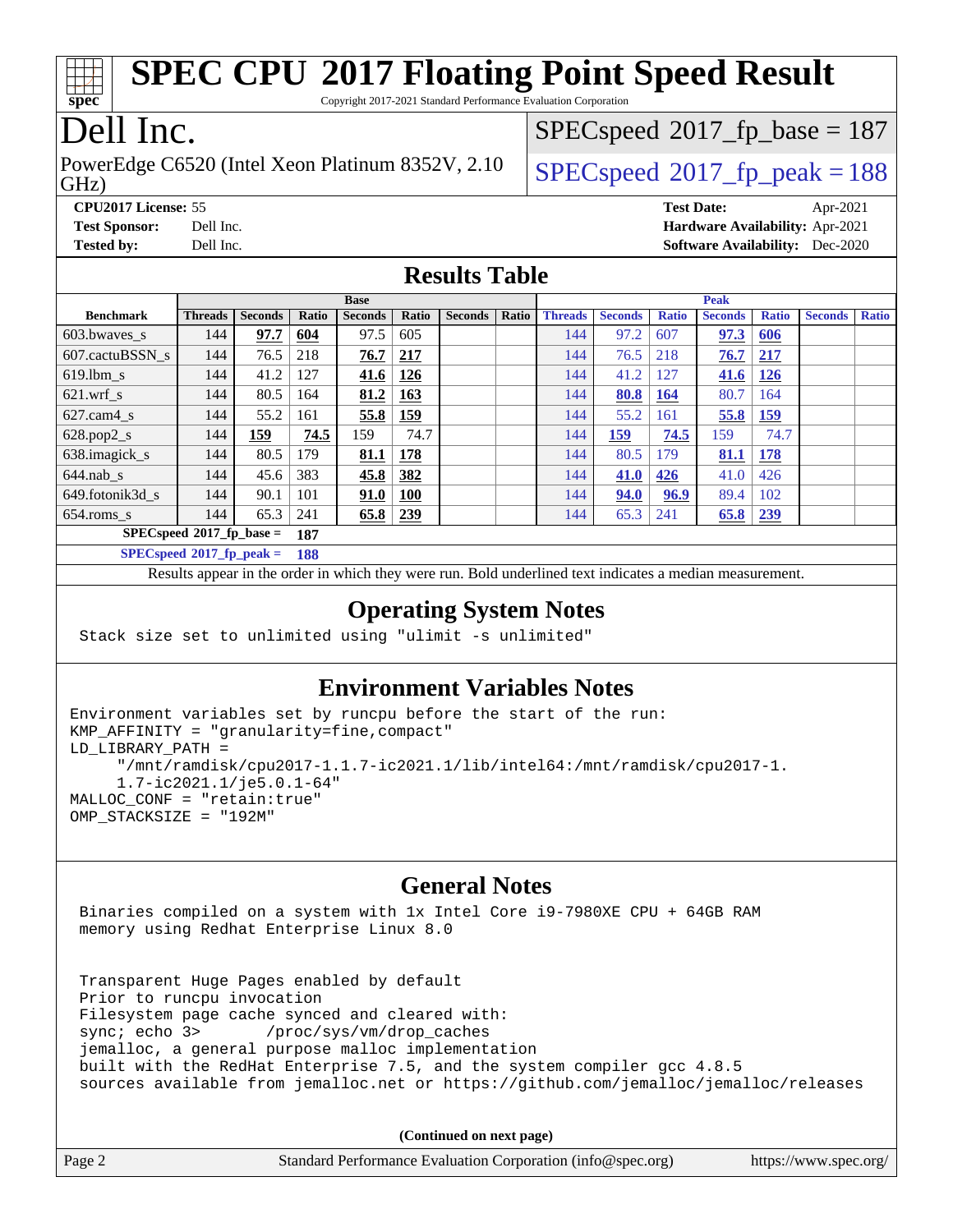# **[SPEC CPU](http://www.spec.org/auto/cpu2017/Docs/result-fields.html#SPECCPU2017FloatingPointSpeedResult)[2017 Floating Point Speed Result](http://www.spec.org/auto/cpu2017/Docs/result-fields.html#SPECCPU2017FloatingPointSpeedResult)**

Copyright 2017-2021 Standard Performance Evaluation Corporation

### Dell Inc.

GHz) PowerEdge C6520 (Intel Xeon Platinum 8352V, 2.10  $\big|$  [SPECspeed](http://www.spec.org/auto/cpu2017/Docs/result-fields.html#SPECspeed2017fppeak)<sup>®</sup>2017 fp\_peak = 188

 $SPEC speed$ <sup>®</sup> $2017$ \_fp\_base = 187

**[Tested by:](http://www.spec.org/auto/cpu2017/Docs/result-fields.html#Testedby)** Dell Inc. **[Software Availability:](http://www.spec.org/auto/cpu2017/Docs/result-fields.html#SoftwareAvailability)** Dec-2020

**[CPU2017 License:](http://www.spec.org/auto/cpu2017/Docs/result-fields.html#CPU2017License)** 55 **[Test Date:](http://www.spec.org/auto/cpu2017/Docs/result-fields.html#TestDate)** Apr-2021 **[Test Sponsor:](http://www.spec.org/auto/cpu2017/Docs/result-fields.html#TestSponsor)** Dell Inc. **[Hardware Availability:](http://www.spec.org/auto/cpu2017/Docs/result-fields.html#HardwareAvailability)** Apr-2021

#### **[General Notes \(Continued\)](http://www.spec.org/auto/cpu2017/Docs/result-fields.html#GeneralNotes)**

NA: The test sponsor attests, as of date of publication, that CVE-2017-5754 (Meltdown) is mitigated in the system as tested and documented. Yes: The test sponsor attests, as of date of publication, that CVE-2017-5753 (Spectre variant 1) is mitigated in the system as tested and documented. Yes: The test sponsor attests, as of date of publication, that CVE-2017-5715 (Spectre variant 2) is mitigated in the system as tested and documented. Benchmark run from a 125 GB ramdisk created with the cmd: "mount -t tmpfs -o size=125G tmpfs /mnt/ramdisk" **[Platform Notes](http://www.spec.org/auto/cpu2017/Docs/result-fields.html#PlatformNotes)** BIOS Settings: Virtualization Technology : Disabled System Profile : Custom CPU Power Management : Maximum Performance C1E : Disabled C States : Autonomous Memory Patrol Scrub : Disabled Energy Efficiency Policy : Performance CPU Interconnect Bus Link Power Management : Disabled Sysinfo program /mnt/ramdisk/cpu2017-1.1.7-ic2021.1/bin/sysinfo Rev: r6538 of 2020-09-24 e8664e66d2d7080afeaa89d4b38e2f1c running on localhost.localdomain Thu Apr 29 12:14:01 2021 SUT (System Under Test) info as seen by some common utilities. For more information on this section, see <https://www.spec.org/cpu2017/Docs/config.html#sysinfo> From /proc/cpuinfo model name : Intel(R) Xeon(R) Platinum 8352V CPU @ 2.10GHz 2 "physical id"s (chips) 144 "processors" cores, siblings (Caution: counting these is hw and system dependent. The following excerpts from /proc/cpuinfo might not be reliable. Use with caution.) cpu cores : 36 siblings : 72 physical 0: cores 0 1 2 3 4 5 6 7 10 11 12 13 14 15 16 17 18 19 20 21 22 23 24 25 26 27 28 29 30 31 32 33 34 35 physical 1: cores 0 1 2 3 4 5 6 7 10 11 12 13 14 15 16 17 18 19 20 21 22 23 24 25 26 27 28 29 30 31 32 33 34 35 From lscpu: **(Continued on next page)**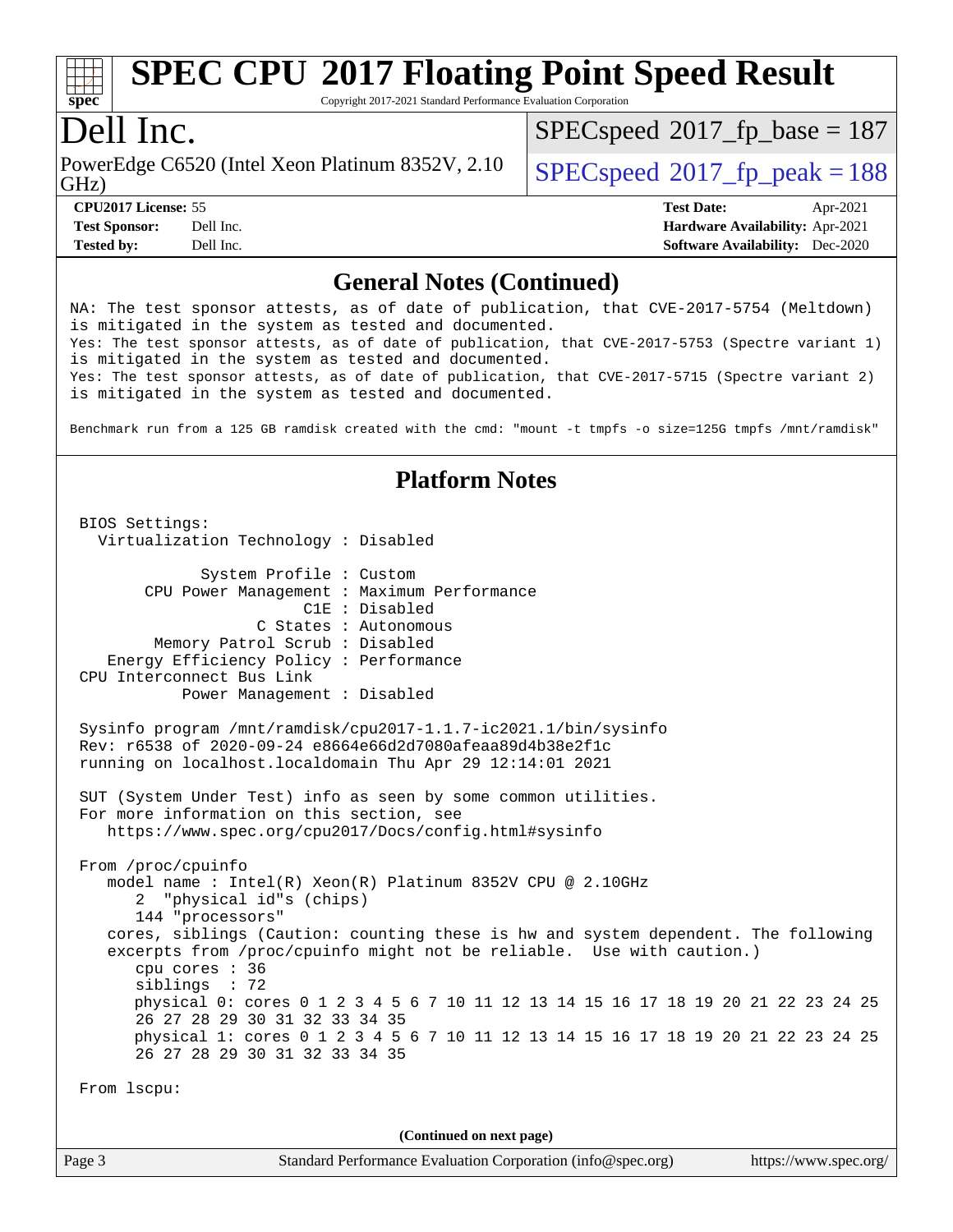

# **[SPEC CPU](http://www.spec.org/auto/cpu2017/Docs/result-fields.html#SPECCPU2017FloatingPointSpeedResult)[2017 Floating Point Speed Result](http://www.spec.org/auto/cpu2017/Docs/result-fields.html#SPECCPU2017FloatingPointSpeedResult)**

Copyright 2017-2021 Standard Performance Evaluation Corporation

## Dell Inc.

PowerEdge C6520 (Intel Xeon Platinum 8352V, 2.10 GHz)

 $SPEC speed$ <sup>®</sup> $2017$ \_fp\_base = 187

 $SPECspeed*2017_fp\_peak = 188$  $SPECspeed*2017_fp\_peak = 188$ **[CPU2017 License:](http://www.spec.org/auto/cpu2017/Docs/result-fields.html#CPU2017License)** 55 **[Test Date:](http://www.spec.org/auto/cpu2017/Docs/result-fields.html#TestDate)** Apr-2021

**[Test Sponsor:](http://www.spec.org/auto/cpu2017/Docs/result-fields.html#TestSponsor)** Dell Inc. **[Hardware Availability:](http://www.spec.org/auto/cpu2017/Docs/result-fields.html#HardwareAvailability)** Apr-2021 **[Tested by:](http://www.spec.org/auto/cpu2017/Docs/result-fields.html#Testedby)** Dell Inc. **[Software Availability:](http://www.spec.org/auto/cpu2017/Docs/result-fields.html#SoftwareAvailability)** Dec-2020

#### **[Platform Notes \(Continued\)](http://www.spec.org/auto/cpu2017/Docs/result-fields.html#PlatformNotes)**

| Architecture:                                                                                                                                                                | x86 64                                                                                                                                                                |  |  |  |  |  |
|------------------------------------------------------------------------------------------------------------------------------------------------------------------------------|-----------------------------------------------------------------------------------------------------------------------------------------------------------------------|--|--|--|--|--|
| $CPU$ op-mode( $s$ ):                                                                                                                                                        | $32$ -bit, $64$ -bit                                                                                                                                                  |  |  |  |  |  |
| Byte Order:                                                                                                                                                                  | Little Endian                                                                                                                                                         |  |  |  |  |  |
| CPU(s):                                                                                                                                                                      | 144                                                                                                                                                                   |  |  |  |  |  |
| On-line CPU(s) list: $0-143$                                                                                                                                                 |                                                                                                                                                                       |  |  |  |  |  |
| Thread( $s$ ) per core:                                                                                                                                                      | 2                                                                                                                                                                     |  |  |  |  |  |
| $Core(s)$ per socket:                                                                                                                                                        | 36                                                                                                                                                                    |  |  |  |  |  |
| Socket(s):                                                                                                                                                                   | 2                                                                                                                                                                     |  |  |  |  |  |
| NUMA $node(s):$                                                                                                                                                              | $\overline{2}$                                                                                                                                                        |  |  |  |  |  |
| Vendor ID:                                                                                                                                                                   | GenuineIntel                                                                                                                                                          |  |  |  |  |  |
| CPU family:                                                                                                                                                                  | 6                                                                                                                                                                     |  |  |  |  |  |
| Model:                                                                                                                                                                       | 106                                                                                                                                                                   |  |  |  |  |  |
| Model name:                                                                                                                                                                  | $Intel(R) Xeon(R) Platinum 8352V CPU @ 2.10GHz$                                                                                                                       |  |  |  |  |  |
| Stepping:                                                                                                                                                                    | 6                                                                                                                                                                     |  |  |  |  |  |
| CPU MHz:                                                                                                                                                                     | 800.091                                                                                                                                                               |  |  |  |  |  |
| BogoMIPS:                                                                                                                                                                    | 4200.00                                                                                                                                                               |  |  |  |  |  |
| Virtualization:                                                                                                                                                              | $VT - x$                                                                                                                                                              |  |  |  |  |  |
| L1d cache:                                                                                                                                                                   | 48K                                                                                                                                                                   |  |  |  |  |  |
| Lli cache:                                                                                                                                                                   | 32K                                                                                                                                                                   |  |  |  |  |  |
| $L2$ cache:                                                                                                                                                                  | 1280K                                                                                                                                                                 |  |  |  |  |  |
| L3 cache:                                                                                                                                                                    | 55296K                                                                                                                                                                |  |  |  |  |  |
| NUMA node0 CPU(s):                                                                                                                                                           |                                                                                                                                                                       |  |  |  |  |  |
|                                                                                                                                                                              | 0, 2, 4, 6, 8, 10, 12, 14, 16, 18, 20, 22, 24, 26, 28, 30, 32, 34, 36, 38, 40, 42, 44, 46, 48, 50, 52, 54, 56, 58                                                     |  |  |  |  |  |
|                                                                                                                                                                              | ,60,62,64,66,68,70,72,74,76,78,80,82,84,86,88,90,92,94,96,98,100,102,104,106,108,110                                                                                  |  |  |  |  |  |
|                                                                                                                                                                              | , 112, 114, 116, 118, 120, 122, 124, 126, 128, 130, 132, 134, 136, 138, 140, 142                                                                                      |  |  |  |  |  |
| NUMA node1 CPU(s):                                                                                                                                                           |                                                                                                                                                                       |  |  |  |  |  |
|                                                                                                                                                                              | 1, 3, 5, 7, 9, 11, 13, 15, 17, 19, 21, 23, 25, 27, 29, 31, 33, 35, 37, 39, 41, 43, 45, 47, 49, 51, 53, 55, 57, 59                                                     |  |  |  |  |  |
|                                                                                                                                                                              | ,61,63,65,67,69,71,73,75,77,79,81,83,85,87,89,91,93,95,97,99,101,103,105,107,109,111                                                                                  |  |  |  |  |  |
|                                                                                                                                                                              | , 113, 115, 117, 119, 121, 125, 127, 127, 129, 131, 133, 135, 137, 139, 141, 143                                                                                      |  |  |  |  |  |
| Flaqs:                                                                                                                                                                       | fpu vme de pse tsc msr pae mce cx8 apic sep mtrr pge mca cmov                                                                                                         |  |  |  |  |  |
| pat pse36 clflush dts acpi mmx fxsr sse sse2 ss ht tm pbe syscall nx pdpelgb rdtscp                                                                                          |                                                                                                                                                                       |  |  |  |  |  |
| lm constant_tsc art arch_perfmon pebs bts rep_good nopl xtopology nonstop_tsc cpuid                                                                                          |                                                                                                                                                                       |  |  |  |  |  |
| aperfmperf pni pclmulgdg dtes64 monitor ds_cpl vmx smx est tm2 ssse3 sdbg fma cx16                                                                                           |                                                                                                                                                                       |  |  |  |  |  |
|                                                                                                                                                                              | xtpr pdcm pcid dca sse4_1 sse4_2 x2apic movbe popcnt tsc_deadline_timer aes xsave                                                                                     |  |  |  |  |  |
|                                                                                                                                                                              |                                                                                                                                                                       |  |  |  |  |  |
|                                                                                                                                                                              | avx f16c rdrand lahf_lm abm 3dnowprefetch cpuid_fault epb cat_13 invpcid_single<br>intel_ppin ssbd mba ibrs ibpb stibp ibrs_enhanced tpr_shadow vnmi flexpriority ept |  |  |  |  |  |
|                                                                                                                                                                              |                                                                                                                                                                       |  |  |  |  |  |
|                                                                                                                                                                              | vpid ept_ad fsgsbase tsc_adjust bmil hle avx2 smep bmi2 erms invpcid cqm rdt_a                                                                                        |  |  |  |  |  |
| avx512f avx512dq rdseed adx smap avx512ifma clflushopt clwb intel_pt avx512cd sha_ni<br>avx512bw avx512vl xsaveopt xsavec xgetbvl xsaves cqm_llc cqm_occup_llc cqm_mbm_total |                                                                                                                                                                       |  |  |  |  |  |
| cqm_mbm_local split_lock_detect wbnoinvd dtherm ida arat pln pts avx512vbmi umip pku                                                                                         |                                                                                                                                                                       |  |  |  |  |  |
|                                                                                                                                                                              |                                                                                                                                                                       |  |  |  |  |  |
|                                                                                                                                                                              | ospke avx512_vbmi2 gfni vaes vpclmulgdq avx512_vnni avx512_bitalg tme<br>avx512_vpopcntdq la57 rdpid md_clear pconfig flush_11d arch_capabilities                     |  |  |  |  |  |
|                                                                                                                                                                              |                                                                                                                                                                       |  |  |  |  |  |
| /proc/cpuinfo cache data                                                                                                                                                     |                                                                                                                                                                       |  |  |  |  |  |
| cache size : 55296 KB                                                                                                                                                        |                                                                                                                                                                       |  |  |  |  |  |
|                                                                                                                                                                              |                                                                                                                                                                       |  |  |  |  |  |
| From numactl --hardware                                                                                                                                                      | WARNING: a numactl 'node' might or might not correspond to a                                                                                                          |  |  |  |  |  |

Page 4 Standard Performance Evaluation Corporation [\(info@spec.org\)](mailto:info@spec.org) <https://www.spec.org/> **(Continued on next page)**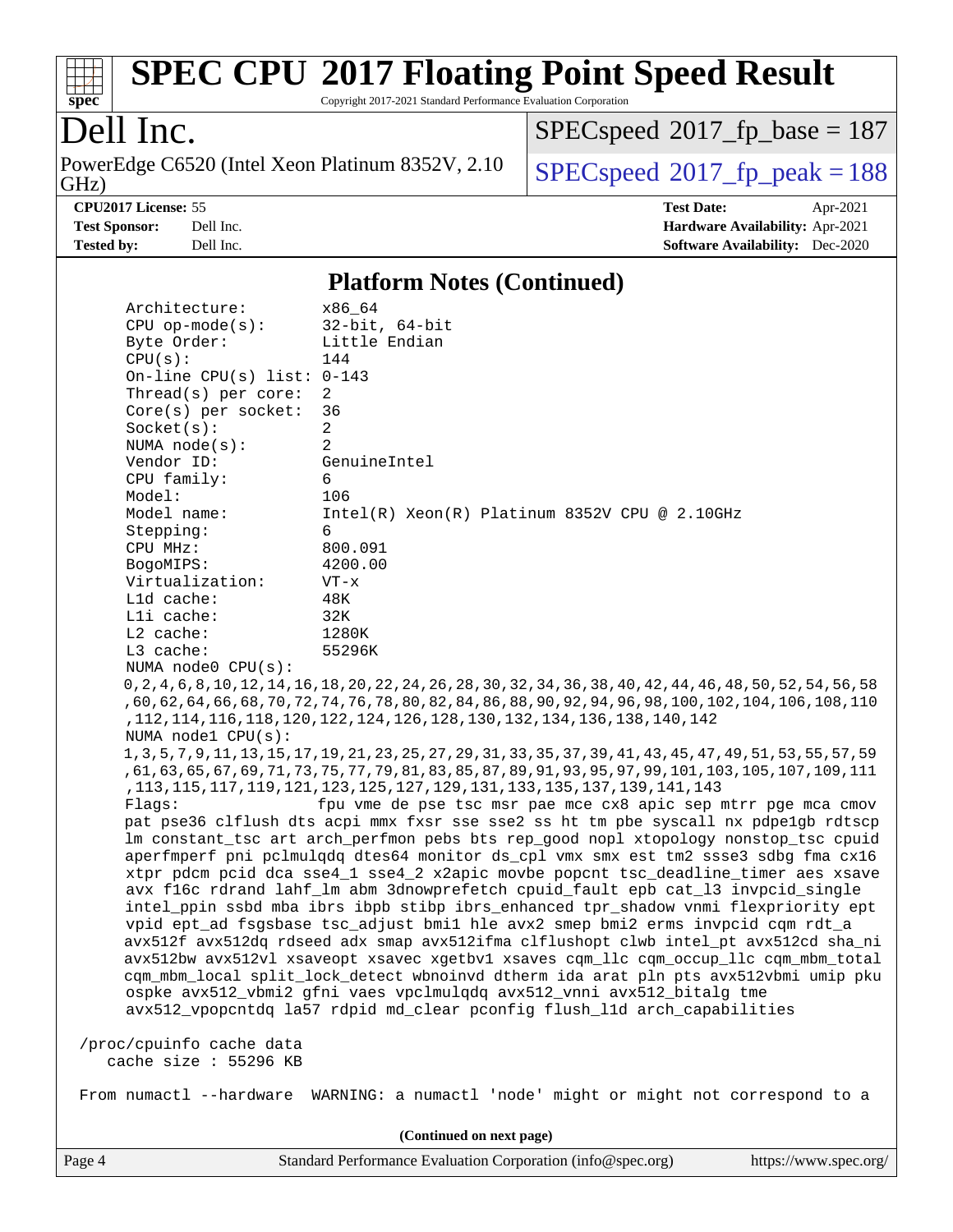#### **[spec](http://www.spec.org/) [SPEC CPU](http://www.spec.org/auto/cpu2017/Docs/result-fields.html#SPECCPU2017FloatingPointSpeedResult)[2017 Floating Point Speed Result](http://www.spec.org/auto/cpu2017/Docs/result-fields.html#SPECCPU2017FloatingPointSpeedResult)** Copyright 2017-2021 Standard Performance Evaluation Corporation Dell Inc. GHz) PowerEdge C6520 (Intel Xeon Platinum 8352V, 2.10  $\big|$  [SPECspeed](http://www.spec.org/auto/cpu2017/Docs/result-fields.html#SPECspeed2017fppeak)<sup>®</sup>2017 fp\_peak = 188 [SPECspeed](http://www.spec.org/auto/cpu2017/Docs/result-fields.html#SPECspeed2017fpbase)<sup>®</sup>2017 fp base = 187 **[CPU2017 License:](http://www.spec.org/auto/cpu2017/Docs/result-fields.html#CPU2017License)** 55 **[Test Date:](http://www.spec.org/auto/cpu2017/Docs/result-fields.html#TestDate)** Apr-2021 **[Test Sponsor:](http://www.spec.org/auto/cpu2017/Docs/result-fields.html#TestSponsor)** Dell Inc. **[Hardware Availability:](http://www.spec.org/auto/cpu2017/Docs/result-fields.html#HardwareAvailability)** Apr-2021 **[Tested by:](http://www.spec.org/auto/cpu2017/Docs/result-fields.html#Testedby)** Dell Inc. **[Software Availability:](http://www.spec.org/auto/cpu2017/Docs/result-fields.html#SoftwareAvailability)** Dec-2020 **[Platform Notes \(Continued\)](http://www.spec.org/auto/cpu2017/Docs/result-fields.html#PlatformNotes)** physical chip. available: 2 nodes (0-1) node 0 cpus: 0 2 4 6 8 10 12 14 16 18 20 22 24 26 28 30 32 34 36 38 40 42 44 46 48 50 52 54 56 58 60 62 64 66 68 70 72 74 76 78 80 82 84 86 88 90 92 94 96 98 100 102 104 106 108 110 112 114 116 118 120 122 124 126 128 130 132 134 136 138 140 142 node 0 size: 240866 MB node 0 free: 254197 MB node 1 cpus: 1 3 5 7 9 11 13 15 17 19 21 23 25 27 29 31 33 35 37 39 41 43 45 47 49 51 53 55 57 59 61 63 65 67 69 71 73 75 77 79 81 83 85 87 89 91 93 95 97 99 101 103 105 107 109 111 113 115 117 119 121 123 125 127 129 131 133 135 137 139 141 143 node 1 size: 241013 MB node 1 free: 244520 MB node distances: node 0 1 0: 10 20 1: 20 10 From /proc/meminfo MemTotal: 527786828 kB HugePages\_Total: 0 Hugepagesize: 2048 kB /sbin/tuned-adm active Current active profile: throughput-performance From /etc/\*release\* /etc/\*version\* os-release: NAME="Red Hat Enterprise Linux" VERSION="8.3 (Ootpa)" ID="rhel" ID\_LIKE="fedora" VERSION\_ID="8.3" PLATFORM\_ID="platform:el8" PRETTY\_NAME="Red Hat Enterprise Linux 8.3 (Ootpa)" ANSI\_COLOR="0;31" redhat-release: Red Hat Enterprise Linux release 8.3 (Ootpa) system-release: Red Hat Enterprise Linux release 8.3 (Ootpa) system-release-cpe: cpe:/o:redhat:enterprise\_linux:8.3:ga uname -a: Linux localhost.localdomain 4.18.0-240.el8.x86\_64 #1 SMP Wed Sep 23 05:13:10 EDT 2020 x86\_64 x86\_64 x86\_64 GNU/Linux Kernel self-reported vulnerability status: CVE-2018-12207 (iTLB Multihit): Not affected CVE-2018-3620 (L1 Terminal Fault): Not affected **(Continued on next page)**

Page 5 Standard Performance Evaluation Corporation [\(info@spec.org\)](mailto:info@spec.org) <https://www.spec.org/>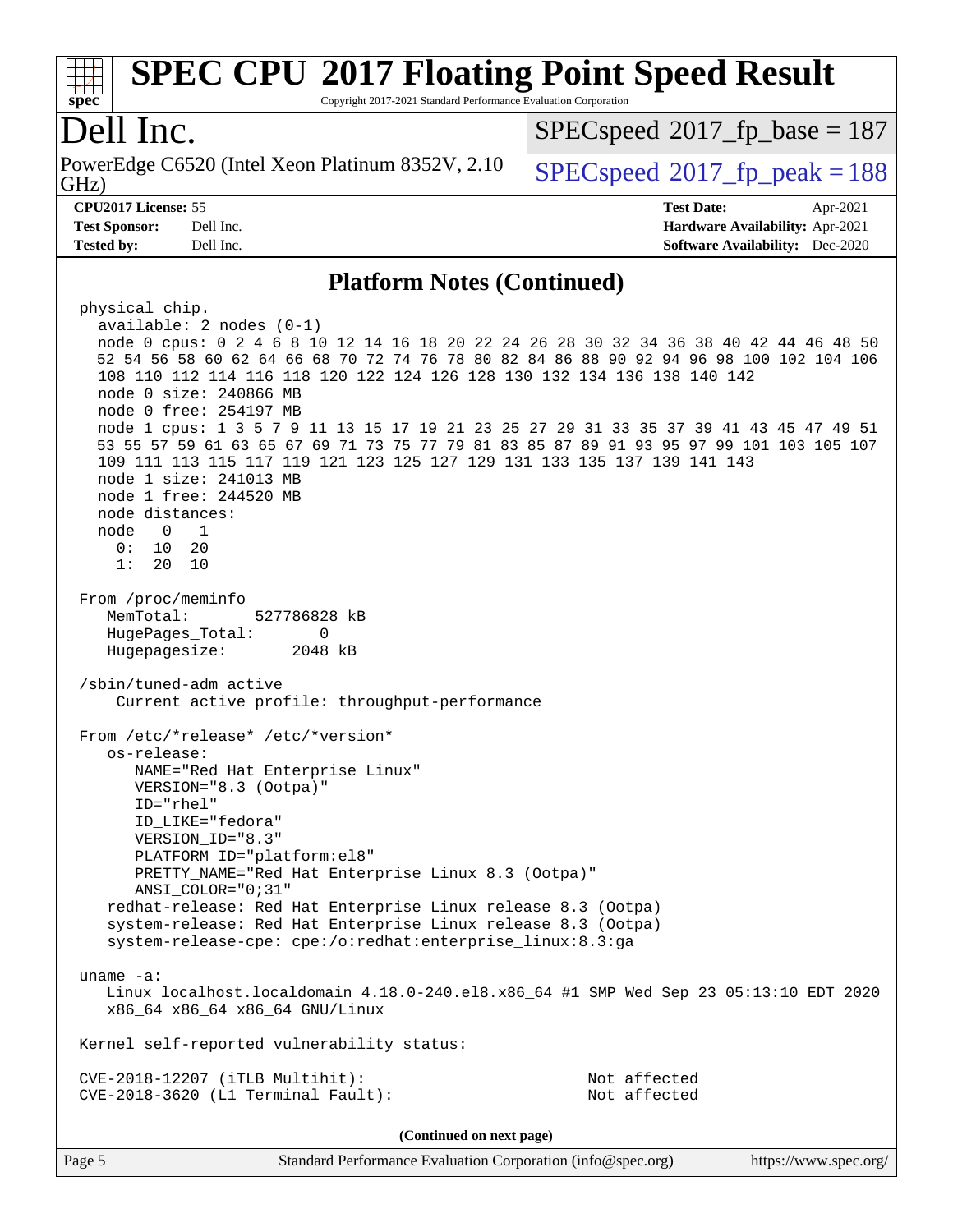# **[SPEC CPU](http://www.spec.org/auto/cpu2017/Docs/result-fields.html#SPECCPU2017FloatingPointSpeedResult)[2017 Floating Point Speed Result](http://www.spec.org/auto/cpu2017/Docs/result-fields.html#SPECCPU2017FloatingPointSpeedResult)**

Copyright 2017-2021 Standard Performance Evaluation Corporation

Dell Inc.<br>PowerEdge C6520 (Intel Xeon Platinum 8352V, 2.10 GHz)

 $SPECspeed*2017_fp\_peak = 188$  $SPECspeed*2017_fp\_peak = 188$  $SPEC speed$ <sup>®</sup> $2017$ \_fp\_base = 187

**[Tested by:](http://www.spec.org/auto/cpu2017/Docs/result-fields.html#Testedby)** Dell Inc. **[Software Availability:](http://www.spec.org/auto/cpu2017/Docs/result-fields.html#SoftwareAvailability)** Dec-2020

**[CPU2017 License:](http://www.spec.org/auto/cpu2017/Docs/result-fields.html#CPU2017License)** 55 **[Test Date:](http://www.spec.org/auto/cpu2017/Docs/result-fields.html#TestDate)** Apr-2021 **[Test Sponsor:](http://www.spec.org/auto/cpu2017/Docs/result-fields.html#TestSponsor)** Dell Inc. **[Hardware Availability:](http://www.spec.org/auto/cpu2017/Docs/result-fields.html#HardwareAvailability)** Apr-2021

#### **[Platform Notes \(Continued\)](http://www.spec.org/auto/cpu2017/Docs/result-fields.html#PlatformNotes)**

| Microarchitectural Data Sampling:<br>CVE-2017-5754 (Meltdown):                                                                                                                                                                                                                                                                                                                                                                      | Not affected<br>Not affected                                               |
|-------------------------------------------------------------------------------------------------------------------------------------------------------------------------------------------------------------------------------------------------------------------------------------------------------------------------------------------------------------------------------------------------------------------------------------|----------------------------------------------------------------------------|
| CVE-2018-3639 (Speculative Store Bypass):                                                                                                                                                                                                                                                                                                                                                                                           | Mitigation: Speculative Store<br>Bypass disabled via prctl and<br>seccomp  |
| $CVE-2017-5753$ (Spectre variant 1):                                                                                                                                                                                                                                                                                                                                                                                                | Mitigation: usercopy/swapgs<br>barriers and __user pointer<br>sanitization |
| $CVE-2017-5715$ (Spectre variant 2):                                                                                                                                                                                                                                                                                                                                                                                                | Mitigation: Enhanced IBRS, IBPB:<br>conditional, RSB filling               |
| CVE-2020-0543 (Special Register Buffer Data Sampling): Not affected<br>CVE-2019-11135 (TSX Asynchronous Abort):                                                                                                                                                                                                                                                                                                                     | Not affected                                                               |
| run-level 3 Apr 29 09:32                                                                                                                                                                                                                                                                                                                                                                                                            |                                                                            |
| SPEC is set to: /mnt/ramdisk/cpu2017-1.1.7-ic2021.1<br>Filesystem<br>Type Size Used Avail Use% Mounted on<br>tmpfs 125G 11G 115G 9% /mnt/ramdisk<br>tmpfs                                                                                                                                                                                                                                                                           |                                                                            |
| From /sys/devices/virtual/dmi/id<br>Vendor:<br>Dell Inc.<br>Product: PowerEdge C6520<br>Product Family: PowerEdge                                                                                                                                                                                                                                                                                                                   |                                                                            |
| Additional information from dmidecode follows. WARNING: Use caution when you interpret<br>this section. The 'dmidecode' program reads system data which is "intended to allow<br>hardware to be accurately determined", but the intent may not be met, as there are<br>frequent changes to hardware, firmware, and the "DMTF SMBIOS" standard.<br>Memory:<br>6x 00AD063200AD HMA84GR7CJR4N-XN 32 GB 2 rank 3200, configured at 2933 |                                                                            |
| 10x 00AD063200AD HMAA4GR7AJR8N-XN 32 GB 2 rank 3200, configured at 2933                                                                                                                                                                                                                                                                                                                                                             |                                                                            |
| BIOS:<br>BIOS Vendor:<br>Dell Inc.                                                                                                                                                                                                                                                                                                                                                                                                  |                                                                            |
| 1.1.2<br>BIOS Version:                                                                                                                                                                                                                                                                                                                                                                                                              |                                                                            |
| 04/09/2021<br>BIOS Date:                                                                                                                                                                                                                                                                                                                                                                                                            |                                                                            |
| BIOS Revision:<br>1.1                                                                                                                                                                                                                                                                                                                                                                                                               |                                                                            |
| (End of data from sysinfo program)                                                                                                                                                                                                                                                                                                                                                                                                  |                                                                            |
| <b>Compiler Version Notes</b>                                                                                                                                                                                                                                                                                                                                                                                                       |                                                                            |
| 619.1bm_s(base, peak) 638.imagick_s(base, peak)<br>C                                                                                                                                                                                                                                                                                                                                                                                |                                                                            |
| $644.nab_s(base)$                                                                                                                                                                                                                                                                                                                                                                                                                   |                                                                            |
|                                                                                                                                                                                                                                                                                                                                                                                                                                     |                                                                            |
| (Continued on next page)                                                                                                                                                                                                                                                                                                                                                                                                            |                                                                            |
| Page 6<br>Standard Performance Evaluation Corporation (info@spec.org)                                                                                                                                                                                                                                                                                                                                                               | https://www.spec.org/                                                      |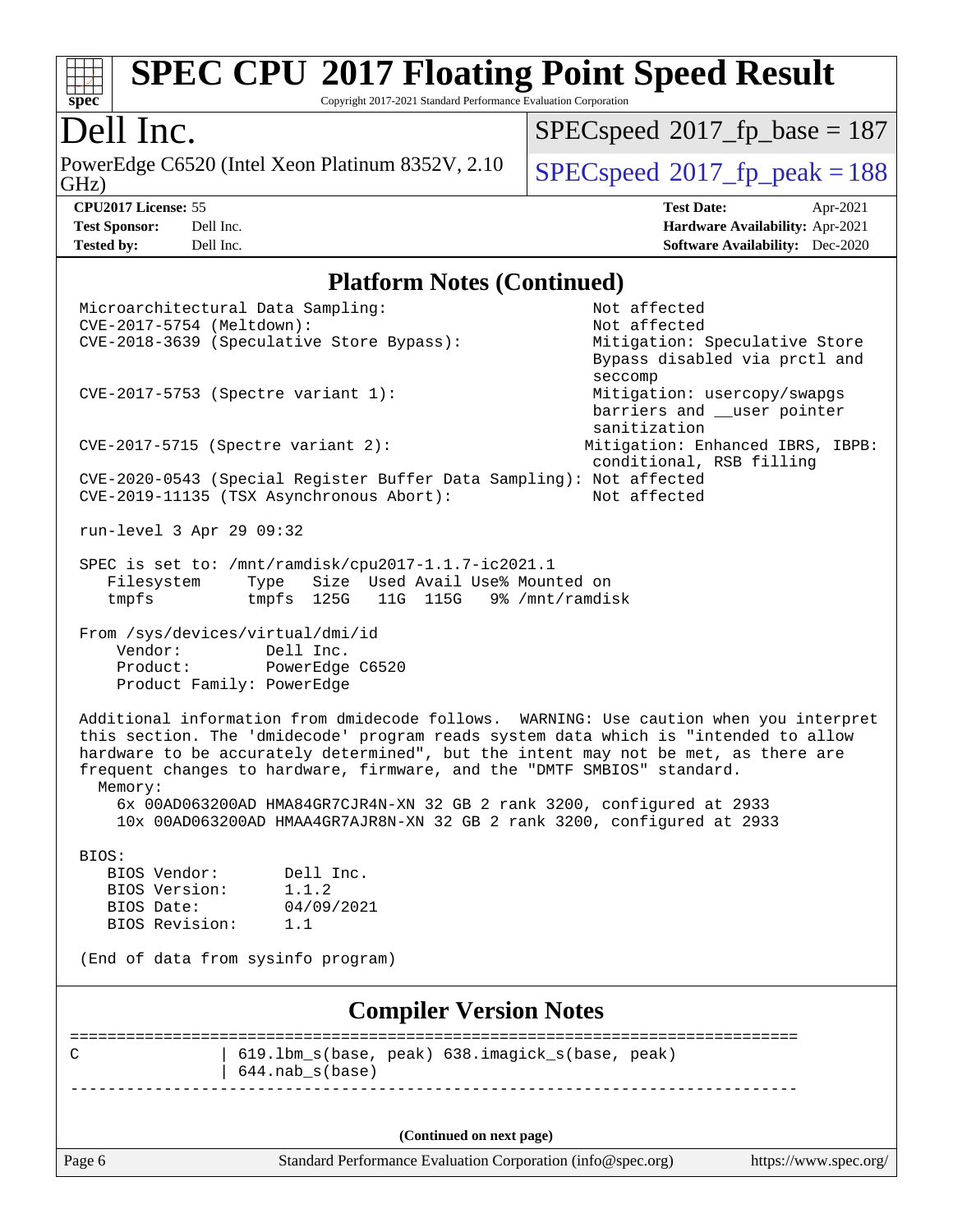# **[SPEC CPU](http://www.spec.org/auto/cpu2017/Docs/result-fields.html#SPECCPU2017FloatingPointSpeedResult)[2017 Floating Point Speed Result](http://www.spec.org/auto/cpu2017/Docs/result-fields.html#SPECCPU2017FloatingPointSpeedResult)**

Copyright 2017-2021 Standard Performance Evaluation Corporation

## Dell Inc.

PowerEdge C6520 (Intel Xeon Platinum 8352V, 2.10 GHz)

 $SPEC speed$ <sup>®</sup> $2017$ \_fp\_base = 187

 $SPECspeed*2017_fp\_peak = 188$  $SPECspeed*2017_fp\_peak = 188$ 

**[CPU2017 License:](http://www.spec.org/auto/cpu2017/Docs/result-fields.html#CPU2017License)** 55 **[Test Date:](http://www.spec.org/auto/cpu2017/Docs/result-fields.html#TestDate)** Apr-2021 **[Test Sponsor:](http://www.spec.org/auto/cpu2017/Docs/result-fields.html#TestSponsor)** Dell Inc. **[Hardware Availability:](http://www.spec.org/auto/cpu2017/Docs/result-fields.html#HardwareAvailability)** Apr-2021 **[Tested by:](http://www.spec.org/auto/cpu2017/Docs/result-fields.html#Testedby)** Dell Inc. **[Software Availability:](http://www.spec.org/auto/cpu2017/Docs/result-fields.html#SoftwareAvailability)** Dec-2020

#### **[Compiler Version Notes \(Continued\)](http://www.spec.org/auto/cpu2017/Docs/result-fields.html#CompilerVersionNotes)**

| $Intel(R)$ C Intel(R) 64 Compiler Classic for applications running on Intel(R)<br>64, Version 2021.1 Build 20201112_000000<br>Copyright (C) 1985-2020 Intel Corporation. All rights reserved.     |
|---------------------------------------------------------------------------------------------------------------------------------------------------------------------------------------------------|
|                                                                                                                                                                                                   |
| $(644.nab_s(peak))$<br>C<br>--------------------                                                                                                                                                  |
| $Intel(R)$ oneAPI DPC++/C++ Compiler for applications running on Intel(R) 64,<br>Version 2021.1 Build 20201113<br>Copyright (C) 1985-2020 Intel Corporation. All rights reserved.                 |
| 619.1bm_s(base, peak) 638.imagick_s(base, peak)<br>С<br>644.nab s(base)                                                                                                                           |
| $Intel(R)$ C Intel(R) 64 Compiler Classic for applications running on Intel(R)<br>64, Version 2021.1 Build 20201112_000000<br>Copyright (C) 1985-2020 Intel Corporation. All rights reserved.     |
| C<br>$\vert$ 644. nab_s(peak)                                                                                                                                                                     |
| Intel(R) oneAPI DPC++/C++ Compiler for applications running on Intel(R) 64,<br>Version 2021.1 Build 20201113<br>Copyright (C) 1985-2020 Intel Corporation. All rights reserved.                   |
| $C++$ , C, Fortran   607.cactuBSSN_s(base, peak)<br>_____________                                                                                                                                 |
| $Intel(R)$ C++ Intel(R) 64 Compiler Classic for applications running on<br>Intel(R) 64, Version 2021.1 Build 20201112_000000                                                                      |
| Copyright (C) 1985-2020 Intel Corporation. All rights reserved.<br>$Intel(R)$ C Intel(R) 64 Compiler Classic for applications running on Intel(R)<br>64, Version 2021.1 Build 20201112_000000     |
| Copyright (C) 1985-2020 Intel Corporation. All rights reserved.<br>Intel(R) Fortran Intel(R) 64 Compiler Classic for applications running on<br>Intel(R) 64, Version 2021.1 Build 20201112_000000 |
| Copyright (C) 1985-2020 Intel Corporation. All rights reserved.                                                                                                                                   |
| 603.bwaves_s(base, peak) 649.fotonik3d_s(base, peak)<br>Fortran<br>654.roms_s(base, peak)                                                                                                         |
| (Continued on next page)                                                                                                                                                                          |
| Standard Performance Evaluation Corporation (info@spec.org)<br>https://www.spec.org/<br>Page 7                                                                                                    |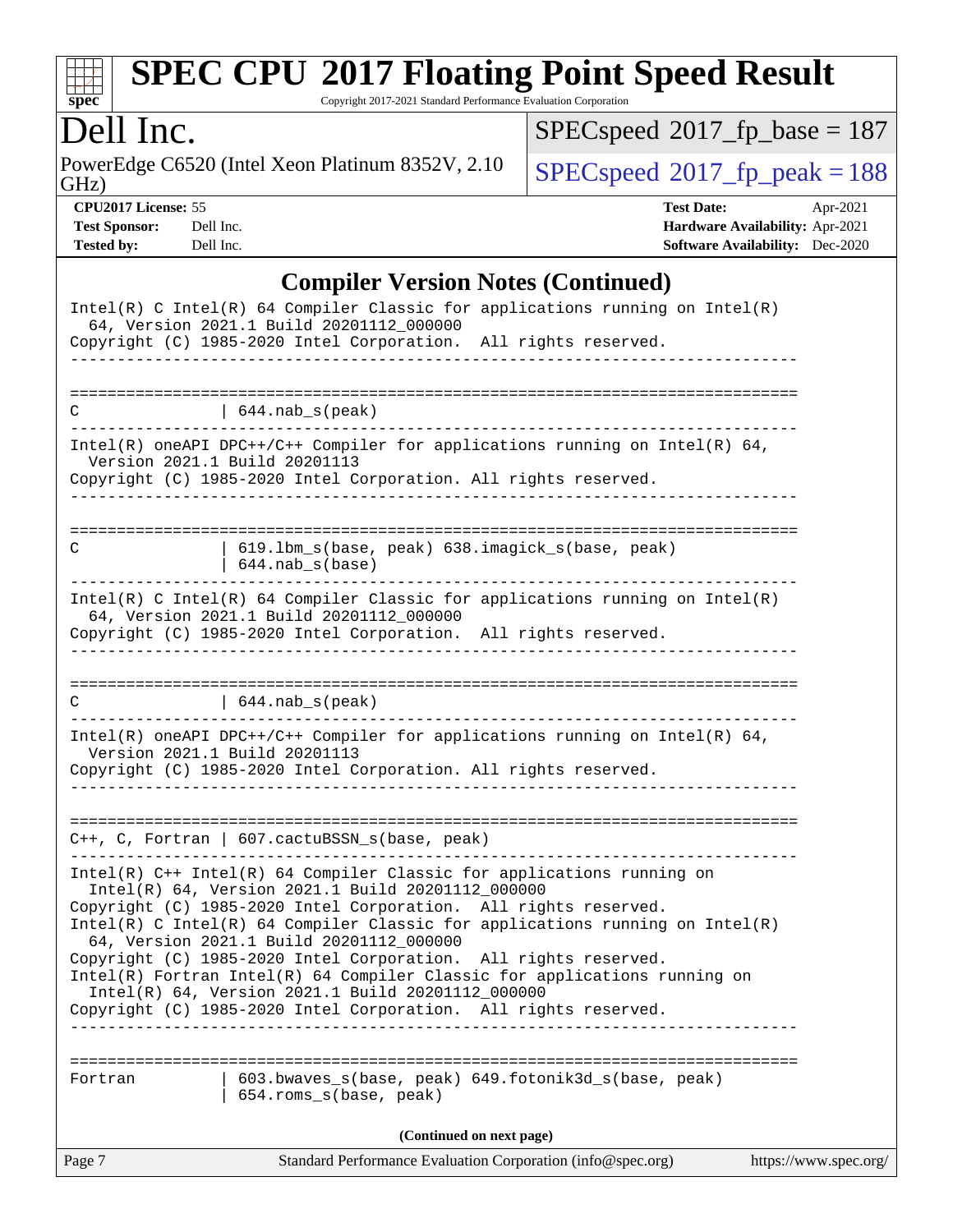| <b>SPEC CPU®2017 Floating Point Speed Result</b><br>spec<br>Copyright 2017-2021 Standard Performance Evaluation Corporation                                                                                                                                                                                                                                                                      |                                                                                                            |  |  |  |  |  |
|--------------------------------------------------------------------------------------------------------------------------------------------------------------------------------------------------------------------------------------------------------------------------------------------------------------------------------------------------------------------------------------------------|------------------------------------------------------------------------------------------------------------|--|--|--|--|--|
| Dell Inc.                                                                                                                                                                                                                                                                                                                                                                                        | $SPEC speed^{\circ}2017\_fp\_base = 187$                                                                   |  |  |  |  |  |
| PowerEdge C6520 (Intel Xeon Platinum 8352V, 2.10)<br>GHz)                                                                                                                                                                                                                                                                                                                                        | $SPEC speed^{\circ}2017$ fp peak = 188                                                                     |  |  |  |  |  |
| <b>CPU2017 License: 55</b><br><b>Test Sponsor:</b><br>Dell Inc.<br><b>Tested by:</b><br>Dell Inc.                                                                                                                                                                                                                                                                                                | <b>Test Date:</b><br>Apr-2021<br>Hardware Availability: Apr-2021<br><b>Software Availability:</b> Dec-2020 |  |  |  |  |  |
| <b>Compiler Version Notes (Continued)</b>                                                                                                                                                                                                                                                                                                                                                        |                                                                                                            |  |  |  |  |  |
| Intel(R) Fortran Intel(R) 64 Compiler Classic for applications running on<br>Intel(R) 64, Version 2021.1 Build 20201112_000000<br>Copyright (C) 1985-2020 Intel Corporation. All rights reserved.                                                                                                                                                                                                |                                                                                                            |  |  |  |  |  |
| 621.wrf_s(base, peak) 627.cam4_s(base, peak)<br>Fortran, C<br>628.pop2_s(base, peak)                                                                                                                                                                                                                                                                                                             |                                                                                                            |  |  |  |  |  |
| Intel(R) Fortran Intel(R) 64 Compiler Classic for applications running on<br>Intel(R) 64, Version 2021.1 Build 20201112 000000<br>Copyright (C) 1985-2020 Intel Corporation. All rights reserved.<br>Intel(R) C Intel(R) 64 Compiler Classic for applications running on Intel(R)<br>64, Version 2021.1 Build 20201112_000000<br>Copyright (C) 1985-2020 Intel Corporation. All rights reserved. |                                                                                                            |  |  |  |  |  |
| <b>Base Compiler Invocation</b>                                                                                                                                                                                                                                                                                                                                                                  |                                                                                                            |  |  |  |  |  |
| C benchmarks:<br>icc                                                                                                                                                                                                                                                                                                                                                                             |                                                                                                            |  |  |  |  |  |
| Fortran benchmarks:<br>ifort                                                                                                                                                                                                                                                                                                                                                                     |                                                                                                            |  |  |  |  |  |
| Benchmarks using both Fortran and C:<br>ifort icc                                                                                                                                                                                                                                                                                                                                                |                                                                                                            |  |  |  |  |  |
| Benchmarks using Fortran, C, and C++:<br>icpc icc ifort                                                                                                                                                                                                                                                                                                                                          |                                                                                                            |  |  |  |  |  |
| <b>Base Portability Flags</b>                                                                                                                                                                                                                                                                                                                                                                    |                                                                                                            |  |  |  |  |  |
| 603.bwaves_s: -DSPEC_LP64<br>607.cactuBSSN_s: -DSPEC_LP64<br>619.lbm_s: -DSPEC LP64<br>621.wrf_s: -DSPEC_LP64 -DSPEC_CASE_FLAG -convert big_endian<br>627.cam4_s: -DSPEC_LP64 -DSPEC_CASE_FLAG<br>628.pop2_s: -DSPEC_LP64 -DSPEC_CASE_FLAG -convert big_endian<br>-assume byterecl<br>638.imagick_s: -DSPEC_LP64<br>644.nab_s: -DSPEC_LP64                                                       |                                                                                                            |  |  |  |  |  |
| (Continued on next page)                                                                                                                                                                                                                                                                                                                                                                         |                                                                                                            |  |  |  |  |  |

Page 8 Standard Performance Evaluation Corporation [\(info@spec.org\)](mailto:info@spec.org) <https://www.spec.org/>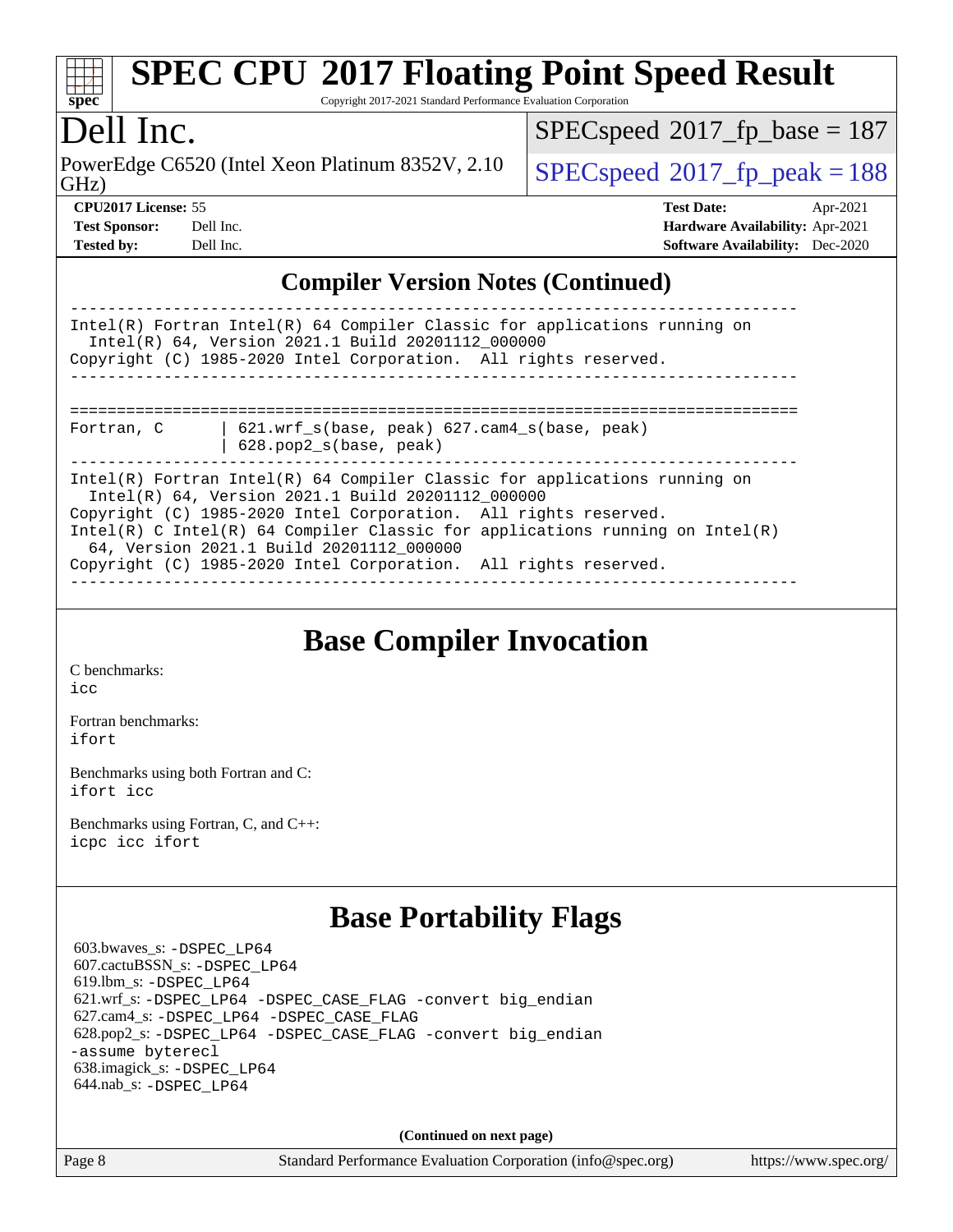

# **[SPEC CPU](http://www.spec.org/auto/cpu2017/Docs/result-fields.html#SPECCPU2017FloatingPointSpeedResult)[2017 Floating Point Speed Result](http://www.spec.org/auto/cpu2017/Docs/result-fields.html#SPECCPU2017FloatingPointSpeedResult)**

Copyright 2017-2021 Standard Performance Evaluation Corporation

## Dell Inc.

GHz) PowerEdge C6520 (Intel Xeon Platinum 8352V, 2.10  $\big|$  [SPECspeed](http://www.spec.org/auto/cpu2017/Docs/result-fields.html#SPECspeed2017fppeak)<sup>®</sup>2017 fp\_peak = 188

[SPECspeed](http://www.spec.org/auto/cpu2017/Docs/result-fields.html#SPECspeed2017fpbase)<sup>®</sup>2017 fp base = 187

**[CPU2017 License:](http://www.spec.org/auto/cpu2017/Docs/result-fields.html#CPU2017License)** 55 **[Test Date:](http://www.spec.org/auto/cpu2017/Docs/result-fields.html#TestDate)** Apr-2021 **[Test Sponsor:](http://www.spec.org/auto/cpu2017/Docs/result-fields.html#TestSponsor)** Dell Inc. **[Hardware Availability:](http://www.spec.org/auto/cpu2017/Docs/result-fields.html#HardwareAvailability)** Apr-2021 **[Tested by:](http://www.spec.org/auto/cpu2017/Docs/result-fields.html#Testedby)** Dell Inc. **[Software Availability:](http://www.spec.org/auto/cpu2017/Docs/result-fields.html#SoftwareAvailability)** Dec-2020

## **[Base Portability Flags \(Continued\)](http://www.spec.org/auto/cpu2017/Docs/result-fields.html#BasePortabilityFlags)**

 649.fotonik3d\_s: [-DSPEC\\_LP64](http://www.spec.org/cpu2017/results/res2021q2/cpu2017-20210510-26108.flags.html#suite_basePORTABILITY649_fotonik3d_s_DSPEC_LP64) 654.roms\_s: [-DSPEC\\_LP64](http://www.spec.org/cpu2017/results/res2021q2/cpu2017-20210510-26108.flags.html#suite_basePORTABILITY654_roms_s_DSPEC_LP64)

### **[Base Optimization Flags](http://www.spec.org/auto/cpu2017/Docs/result-fields.html#BaseOptimizationFlags)**

[C benchmarks](http://www.spec.org/auto/cpu2017/Docs/result-fields.html#Cbenchmarks):

[-m64](http://www.spec.org/cpu2017/results/res2021q2/cpu2017-20210510-26108.flags.html#user_CCbase_m64-icc) [-std=c11](http://www.spec.org/cpu2017/results/res2021q2/cpu2017-20210510-26108.flags.html#user_CCbase_std-icc-std_0e1c27790398a4642dfca32ffe6c27b5796f9c2d2676156f2e42c9c44eaad0c049b1cdb667a270c34d979996257aeb8fc440bfb01818dbc9357bd9d174cb8524) [-xCORE-AVX512](http://www.spec.org/cpu2017/results/res2021q2/cpu2017-20210510-26108.flags.html#user_CCbase_f-xCORE-AVX512) [-ipo](http://www.spec.org/cpu2017/results/res2021q2/cpu2017-20210510-26108.flags.html#user_CCbase_f-ipo) [-O3](http://www.spec.org/cpu2017/results/res2021q2/cpu2017-20210510-26108.flags.html#user_CCbase_f-O3) [-no-prec-div](http://www.spec.org/cpu2017/results/res2021q2/cpu2017-20210510-26108.flags.html#user_CCbase_f-no-prec-div) [-qopt-prefetch](http://www.spec.org/cpu2017/results/res2021q2/cpu2017-20210510-26108.flags.html#user_CCbase_f-qopt-prefetch) [-ffinite-math-only](http://www.spec.org/cpu2017/results/res2021q2/cpu2017-20210510-26108.flags.html#user_CCbase_f_finite_math_only_cb91587bd2077682c4b38af759c288ed7c732db004271a9512da14a4f8007909a5f1427ecbf1a0fb78ff2a814402c6114ac565ca162485bbcae155b5e4258871) [-qopt-mem-layout-trans=4](http://www.spec.org/cpu2017/results/res2021q2/cpu2017-20210510-26108.flags.html#user_CCbase_f-qopt-mem-layout-trans_fa39e755916c150a61361b7846f310bcdf6f04e385ef281cadf3647acec3f0ae266d1a1d22d972a7087a248fd4e6ca390a3634700869573d231a252c784941a8) [-qopenmp](http://www.spec.org/cpu2017/results/res2021q2/cpu2017-20210510-26108.flags.html#user_CCbase_qopenmp_16be0c44f24f464004c6784a7acb94aca937f053568ce72f94b139a11c7c168634a55f6653758ddd83bcf7b8463e8028bb0b48b77bcddc6b78d5d95bb1df2967) [-DSPEC\\_OPENMP](http://www.spec.org/cpu2017/results/res2021q2/cpu2017-20210510-26108.flags.html#suite_CCbase_DSPEC_OPENMP) [-mbranches-within-32B-boundaries](http://www.spec.org/cpu2017/results/res2021q2/cpu2017-20210510-26108.flags.html#user_CCbase_f-mbranches-within-32B-boundaries)

[Fortran benchmarks](http://www.spec.org/auto/cpu2017/Docs/result-fields.html#Fortranbenchmarks):

```
-m64 -Wl,-z,muldefs -DSPEC_OPENMP -xCORE-AVX512 -ipo -O3
-no-prec-div -qopt-prefetch -ffinite-math-only
-qopt-mem-layout-trans=4 -qopenmp -nostandard-realloc-lhs
-mbranches-within-32B-boundaries -L/usr/local/jemalloc64-5.0.1/lib
-ljemalloc
```
[Benchmarks using both Fortran and C](http://www.spec.org/auto/cpu2017/Docs/result-fields.html#BenchmarksusingbothFortranandC):

```
-m64 -std=c11 -Wl,-z,muldefs -xCORE-AVX512 -ipo -O3 -no-prec-div
-qopt-prefetch -ffinite-math-only -qopt-mem-layout-trans=4 -qopenmp
-DSPEC_OPENMP -mbranches-within-32B-boundaries -nostandard-realloc-lhs
-L/usr/local/jemalloc64-5.0.1/lib -ljemalloc
```
[Benchmarks using Fortran, C, and C++:](http://www.spec.org/auto/cpu2017/Docs/result-fields.html#BenchmarksusingFortranCandCXX)

```
-m64 -std=c11 -Wl,-z,muldefs -xCORE-AVX512 -ipo -O3 -no-prec-div
-qopt-prefetch -ffinite-math-only -qopt-mem-layout-trans=4 -qopenmp
-DSPEC_OPENMP -mbranches-within-32B-boundaries -nostandard-realloc-lhs
-L/usr/local/jemalloc64-5.0.1/lib -ljemalloc
```
## **[Peak Compiler Invocation](http://www.spec.org/auto/cpu2017/Docs/result-fields.html#PeakCompilerInvocation)**

[C benchmarks \(except as noted below\)](http://www.spec.org/auto/cpu2017/Docs/result-fields.html#Cbenchmarksexceptasnotedbelow):  $i$ cc

644.nab\_s: [icx](http://www.spec.org/cpu2017/results/res2021q2/cpu2017-20210510-26108.flags.html#user_peakCCLD644_nab_s_intel_icx_fe2d28d19ae2a5db7c42fe0f2a2aed77cb715edd4aeb23434404a8be6683fe239869bb6ca8154ca98265c2e3b9226a719a0efe2953a4a7018c379b7010ccf087)

[Fortran benchmarks](http://www.spec.org/auto/cpu2017/Docs/result-fields.html#Fortranbenchmarks): [ifort](http://www.spec.org/cpu2017/results/res2021q2/cpu2017-20210510-26108.flags.html#user_FCpeak_intel_ifort_8111460550e3ca792625aed983ce982f94888b8b503583aa7ba2b8303487b4d8a21a13e7191a45c5fd58ff318f48f9492884d4413fa793fd88dd292cad7027ca)

[Benchmarks using both Fortran and C](http://www.spec.org/auto/cpu2017/Docs/result-fields.html#BenchmarksusingbothFortranandC): [ifort](http://www.spec.org/cpu2017/results/res2021q2/cpu2017-20210510-26108.flags.html#user_CC_FCpeak_intel_ifort_8111460550e3ca792625aed983ce982f94888b8b503583aa7ba2b8303487b4d8a21a13e7191a45c5fd58ff318f48f9492884d4413fa793fd88dd292cad7027ca) [icc](http://www.spec.org/cpu2017/results/res2021q2/cpu2017-20210510-26108.flags.html#user_CC_FCpeak_intel_icc_66fc1ee009f7361af1fbd72ca7dcefbb700085f36577c54f309893dd4ec40d12360134090235512931783d35fd58c0460139e722d5067c5574d8eaf2b3e37e92)

**(Continued on next page)**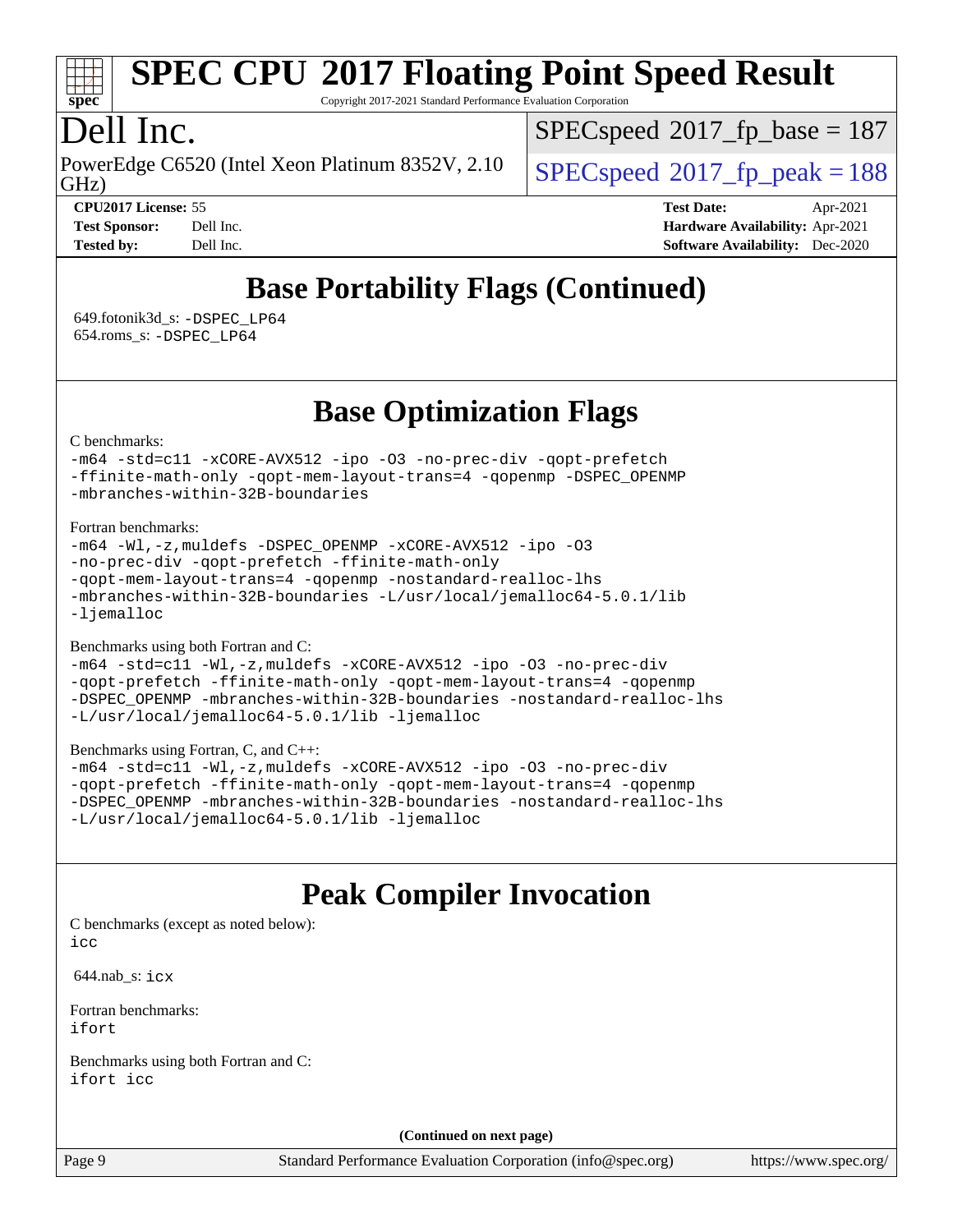# **[SPEC CPU](http://www.spec.org/auto/cpu2017/Docs/result-fields.html#SPECCPU2017FloatingPointSpeedResult)[2017 Floating Point Speed Result](http://www.spec.org/auto/cpu2017/Docs/result-fields.html#SPECCPU2017FloatingPointSpeedResult)**

Copyright 2017-2021 Standard Performance Evaluation Corporation

## Dell Inc.

GHz) PowerEdge C6520 (Intel Xeon Platinum 8352V, 2.10  $\big|$  [SPECspeed](http://www.spec.org/auto/cpu2017/Docs/result-fields.html#SPECspeed2017fppeak)<sup>®</sup>2017 fp\_peak = 188

[SPECspeed](http://www.spec.org/auto/cpu2017/Docs/result-fields.html#SPECspeed2017fpbase)<sup>®</sup>2017 fp base = 187

**[Tested by:](http://www.spec.org/auto/cpu2017/Docs/result-fields.html#Testedby)** Dell Inc. **[Software Availability:](http://www.spec.org/auto/cpu2017/Docs/result-fields.html#SoftwareAvailability)** Dec-2020

**[CPU2017 License:](http://www.spec.org/auto/cpu2017/Docs/result-fields.html#CPU2017License)** 55 **[Test Date:](http://www.spec.org/auto/cpu2017/Docs/result-fields.html#TestDate)** Apr-2021 **[Test Sponsor:](http://www.spec.org/auto/cpu2017/Docs/result-fields.html#TestSponsor)** Dell Inc. **[Hardware Availability:](http://www.spec.org/auto/cpu2017/Docs/result-fields.html#HardwareAvailability)** Apr-2021

## **[Peak Compiler Invocation \(Continued\)](http://www.spec.org/auto/cpu2017/Docs/result-fields.html#PeakCompilerInvocation)**

[Benchmarks using Fortran, C, and C++:](http://www.spec.org/auto/cpu2017/Docs/result-fields.html#BenchmarksusingFortranCandCXX) [icpc](http://www.spec.org/cpu2017/results/res2021q2/cpu2017-20210510-26108.flags.html#user_CC_CXX_FCpeak_intel_icpc_c510b6838c7f56d33e37e94d029a35b4a7bccf4766a728ee175e80a419847e808290a9b78be685c44ab727ea267ec2f070ec5dc83b407c0218cded6866a35d07) [icc](http://www.spec.org/cpu2017/results/res2021q2/cpu2017-20210510-26108.flags.html#user_CC_CXX_FCpeak_intel_icc_66fc1ee009f7361af1fbd72ca7dcefbb700085f36577c54f309893dd4ec40d12360134090235512931783d35fd58c0460139e722d5067c5574d8eaf2b3e37e92) [ifort](http://www.spec.org/cpu2017/results/res2021q2/cpu2017-20210510-26108.flags.html#user_CC_CXX_FCpeak_intel_ifort_8111460550e3ca792625aed983ce982f94888b8b503583aa7ba2b8303487b4d8a21a13e7191a45c5fd58ff318f48f9492884d4413fa793fd88dd292cad7027ca)

#### **[Peak Portability Flags](http://www.spec.org/auto/cpu2017/Docs/result-fields.html#PeakPortabilityFlags)**

Same as Base Portability Flags

## **[Peak Optimization Flags](http://www.spec.org/auto/cpu2017/Docs/result-fields.html#PeakOptimizationFlags)**

[C benchmarks](http://www.spec.org/auto/cpu2017/Docs/result-fields.html#Cbenchmarks):

 $619.$ lbm\_s: basepeak = yes

638.imagick\_s: basepeak = yes

 644.nab\_s: [-m64](http://www.spec.org/cpu2017/results/res2021q2/cpu2017-20210510-26108.flags.html#user_peakCCLD644_nab_s_m64-icc) [-Wl,-z,muldefs](http://www.spec.org/cpu2017/results/res2021q2/cpu2017-20210510-26108.flags.html#user_peakEXTRA_LDFLAGS644_nab_s_link_force_multiple1_b4cbdb97b34bdee9ceefcfe54f4c8ea74255f0b02a4b23e853cdb0e18eb4525ac79b5a88067c842dd0ee6996c24547a27a4b99331201badda8798ef8a743f577) [-xCORE-AVX512](http://www.spec.org/cpu2017/results/res2021q2/cpu2017-20210510-26108.flags.html#user_peakCOPTIMIZE644_nab_s_f-xCORE-AVX512) [-Ofast](http://www.spec.org/cpu2017/results/res2021q2/cpu2017-20210510-26108.flags.html#user_peakCOPTIMIZE644_nab_s_f-Ofast) [-ffast-math](http://www.spec.org/cpu2017/results/res2021q2/cpu2017-20210510-26108.flags.html#user_peakCOPTIMIZE644_nab_s_f-ffast-math) [-flto](http://www.spec.org/cpu2017/results/res2021q2/cpu2017-20210510-26108.flags.html#user_peakCOPTIMIZE644_nab_s_f-flto) [-mfpmath=sse](http://www.spec.org/cpu2017/results/res2021q2/cpu2017-20210510-26108.flags.html#user_peakCOPTIMIZE644_nab_s_f-mfpmath_70eb8fac26bde974f8ab713bc9086c5621c0b8d2f6c86f38af0bd7062540daf19db5f3a066d8c6684be05d84c9b6322eb3b5be6619d967835195b93d6c02afa1) [-funroll-loops](http://www.spec.org/cpu2017/results/res2021q2/cpu2017-20210510-26108.flags.html#user_peakCOPTIMIZE644_nab_s_f-funroll-loops) [-fiopenmp](http://www.spec.org/cpu2017/results/res2021q2/cpu2017-20210510-26108.flags.html#user_peakCOPTIMIZE644_nab_s_fiopenmp_4cde26b3fcccd23bd0bb70af4efc204325d72839eefa1147e34201101709f20b3deb62aad96701dea148529bf4ca48c90b72f3bf837ca148e297cf8a0ba6feb7) -DSPEC OPENMP [-qopt-mem-layout-trans=4](http://www.spec.org/cpu2017/results/res2021q2/cpu2017-20210510-26108.flags.html#user_peakCOPTIMIZE644_nab_s_f-qopt-mem-layout-trans_fa39e755916c150a61361b7846f310bcdf6f04e385ef281cadf3647acec3f0ae266d1a1d22d972a7087a248fd4e6ca390a3634700869573d231a252c784941a8) [-fimf-accuracy-bits=14:sqrt](http://www.spec.org/cpu2017/results/res2021q2/cpu2017-20210510-26108.flags.html#user_peakEXTRA_OPTIMIZE644_nab_s_f-imf-accuracy-bits_dec3764af0c61f52590ca8f859bc2b38948cb3a9f4bd45f959a8dd6743142ff5c0d5c89fdfba8d7c6d41a5122d7dc4d32797a5effd20a981baa30839b7373d7d) [-mbranches-within-32B-boundaries](http://www.spec.org/cpu2017/results/res2021q2/cpu2017-20210510-26108.flags.html#user_peakEXTRA_COPTIMIZEEXTRA_OPTIMIZE644_nab_s_f-mbranches-within-32B-boundaries) [-L/usr/local/jemalloc64-5.0.1/lib](http://www.spec.org/cpu2017/results/res2021q2/cpu2017-20210510-26108.flags.html#user_peakEXTRA_LIBS644_nab_s_jemalloc_link_path64_1_cc289568b1a6c0fd3b62c91b824c27fcb5af5e8098e6ad028160d21144ef1b8aef3170d2acf0bee98a8da324cfe4f67d0a3d0c4cc4673d993d694dc2a0df248b) [-ljemalloc](http://www.spec.org/cpu2017/results/res2021q2/cpu2017-20210510-26108.flags.html#user_peakEXTRA_LIBS644_nab_s_jemalloc_link_lib_d1249b907c500fa1c0672f44f562e3d0f79738ae9e3c4a9c376d49f265a04b9c99b167ecedbf6711b3085be911c67ff61f150a17b3472be731631ba4d0471706)

[Fortran benchmarks](http://www.spec.org/auto/cpu2017/Docs/result-fields.html#Fortranbenchmarks):

 603.bwaves\_s: [-m64](http://www.spec.org/cpu2017/results/res2021q2/cpu2017-20210510-26108.flags.html#user_peakFCLD603_bwaves_s_m64-icc) [-Wl,-z,muldefs](http://www.spec.org/cpu2017/results/res2021q2/cpu2017-20210510-26108.flags.html#user_peakEXTRA_LDFLAGS603_bwaves_s_link_force_multiple1_b4cbdb97b34bdee9ceefcfe54f4c8ea74255f0b02a4b23e853cdb0e18eb4525ac79b5a88067c842dd0ee6996c24547a27a4b99331201badda8798ef8a743f577) [-prof-gen](http://www.spec.org/cpu2017/results/res2021q2/cpu2017-20210510-26108.flags.html#user_peakPASS1_FFLAGSPASS1_LDFLAGS603_bwaves_s_prof_gen_5aa4926d6013ddb2a31985c654b3eb18169fc0c6952a63635c234f711e6e63dd76e94ad52365559451ec499a2cdb89e4dc58ba4c67ef54ca681ffbe1461d6b36)(pass 1) [-prof-use](http://www.spec.org/cpu2017/results/res2021q2/cpu2017-20210510-26108.flags.html#user_peakPASS2_FFLAGSPASS2_LDFLAGS603_bwaves_s_prof_use_1a21ceae95f36a2b53c25747139a6c16ca95bd9def2a207b4f0849963b97e94f5260e30a0c64f4bb623698870e679ca08317ef8150905d41bd88c6f78df73f19)(pass 2) [-DSPEC\\_SUPPRESS\\_OPENMP](http://www.spec.org/cpu2017/results/res2021q2/cpu2017-20210510-26108.flags.html#suite_peakPASS1_FOPTIMIZE603_bwaves_s_DSPEC_SUPPRESS_OPENMP) [-DSPEC\\_OPENMP](http://www.spec.org/cpu2017/results/res2021q2/cpu2017-20210510-26108.flags.html#suite_peakPASS2_FOPTIMIZE603_bwaves_s_DSPEC_OPENMP) [-ipo](http://www.spec.org/cpu2017/results/res2021q2/cpu2017-20210510-26108.flags.html#user_peakPASS1_FOPTIMIZEPASS2_FOPTIMIZE603_bwaves_s_f-ipo) [-xCORE-AVX512](http://www.spec.org/cpu2017/results/res2021q2/cpu2017-20210510-26108.flags.html#user_peakPASS2_FOPTIMIZE603_bwaves_s_f-xCORE-AVX512) [-O3](http://www.spec.org/cpu2017/results/res2021q2/cpu2017-20210510-26108.flags.html#user_peakPASS1_FOPTIMIZEPASS2_FOPTIMIZE603_bwaves_s_f-O3) [-no-prec-div](http://www.spec.org/cpu2017/results/res2021q2/cpu2017-20210510-26108.flags.html#user_peakPASS1_FOPTIMIZEPASS2_FOPTIMIZE603_bwaves_s_f-no-prec-div) [-qopt-prefetch](http://www.spec.org/cpu2017/results/res2021q2/cpu2017-20210510-26108.flags.html#user_peakPASS1_FOPTIMIZEPASS2_FOPTIMIZE603_bwaves_s_f-qopt-prefetch) [-ffinite-math-only](http://www.spec.org/cpu2017/results/res2021q2/cpu2017-20210510-26108.flags.html#user_peakPASS1_FOPTIMIZEPASS2_FOPTIMIZE603_bwaves_s_f_finite_math_only_cb91587bd2077682c4b38af759c288ed7c732db004271a9512da14a4f8007909a5f1427ecbf1a0fb78ff2a814402c6114ac565ca162485bbcae155b5e4258871) [-qopt-mem-layout-trans=4](http://www.spec.org/cpu2017/results/res2021q2/cpu2017-20210510-26108.flags.html#user_peakPASS1_FOPTIMIZEPASS2_FOPTIMIZE603_bwaves_s_f-qopt-mem-layout-trans_fa39e755916c150a61361b7846f310bcdf6f04e385ef281cadf3647acec3f0ae266d1a1d22d972a7087a248fd4e6ca390a3634700869573d231a252c784941a8) [-qopenmp](http://www.spec.org/cpu2017/results/res2021q2/cpu2017-20210510-26108.flags.html#user_peakPASS2_FOPTIMIZE603_bwaves_s_qopenmp_16be0c44f24f464004c6784a7acb94aca937f053568ce72f94b139a11c7c168634a55f6653758ddd83bcf7b8463e8028bb0b48b77bcddc6b78d5d95bb1df2967) [-nostandard-realloc-lhs](http://www.spec.org/cpu2017/results/res2021q2/cpu2017-20210510-26108.flags.html#user_peakEXTRA_FOPTIMIZE603_bwaves_s_f_2003_std_realloc_82b4557e90729c0f113870c07e44d33d6f5a304b4f63d4c15d2d0f1fab99f5daaed73bdb9275d9ae411527f28b936061aa8b9c8f2d63842963b95c9dd6426b8a) [-mbranches-within-32B-boundaries](http://www.spec.org/cpu2017/results/res2021q2/cpu2017-20210510-26108.flags.html#user_peakEXTRA_FOPTIMIZE603_bwaves_s_f-mbranches-within-32B-boundaries) [-L/usr/local/jemalloc64-5.0.1/lib](http://www.spec.org/cpu2017/results/res2021q2/cpu2017-20210510-26108.flags.html#user_peakEXTRA_LIBS603_bwaves_s_jemalloc_link_path64_1_cc289568b1a6c0fd3b62c91b824c27fcb5af5e8098e6ad028160d21144ef1b8aef3170d2acf0bee98a8da324cfe4f67d0a3d0c4cc4673d993d694dc2a0df248b) [-ljemalloc](http://www.spec.org/cpu2017/results/res2021q2/cpu2017-20210510-26108.flags.html#user_peakEXTRA_LIBS603_bwaves_s_jemalloc_link_lib_d1249b907c500fa1c0672f44f562e3d0f79738ae9e3c4a9c376d49f265a04b9c99b167ecedbf6711b3085be911c67ff61f150a17b3472be731631ba4d0471706)

649.fotonik3d\_s: Same as 603.bwaves\_s

 $654$ .roms\_s: basepeak = yes

[Benchmarks using both Fortran and C](http://www.spec.org/auto/cpu2017/Docs/result-fields.html#BenchmarksusingbothFortranandC):

```
621.wrf_s: -m64 -std= c11 -Wl, -z, muldefs -prof-gen(pass 1)-prof-use(pass 2) -ipo -xCORE-AVX512 -O3 -no-prec-div
-qopt-prefetch -ffinite-math-only -qopt-mem-layout-trans=4
-DSPEC_SUPPRESS_OPENMP -qopenmp -DSPEC_OPENMP
-mbranches-within-32B-boundaries -nostandard-realloc-lhs
```
**(Continued on next page)**